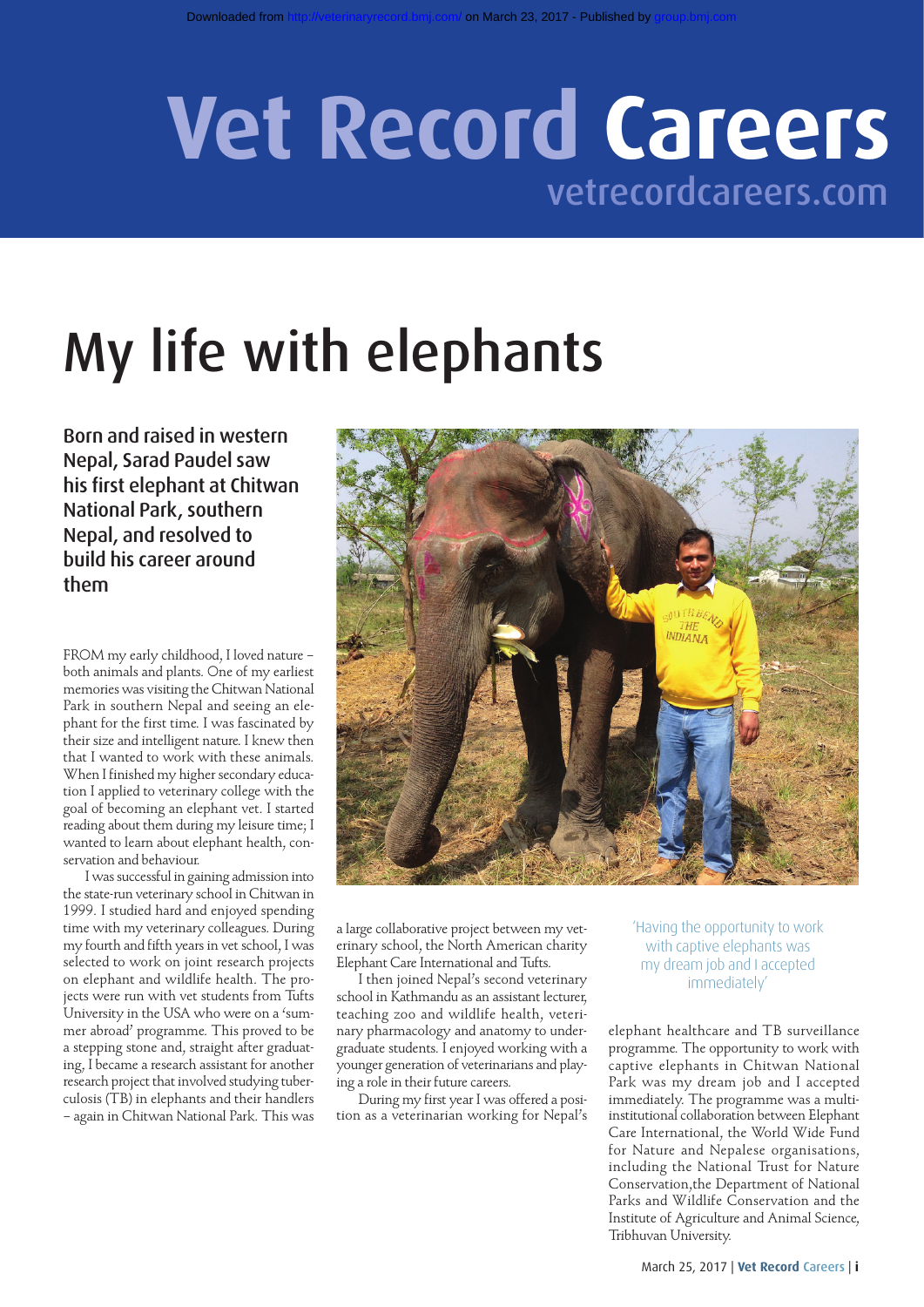Some of the domesticated government elephants used for patrolling the national parks had died of TB, which raised concerns about the status of this disease in other captive elephants, as well as the possibility of transmission to the wild elephants living in protected areas. As a veterinarian, my primary responsibilities included the diagnosis and treatment of TB in captive elephants as well as monitoring their response to treatments.

Field work involved travelling to protected areas in southern Nepal and collaborating with stakeholders. As time went by, I was able to hone my communication skills disseminating scientific knowledge to the general public. I also got a golden opportunity – the chance to work with renowned Nepalese wildlife veterinarian Kamal Prasad Gairhe. He was instrumental in improving my skills and knowledge on health-related issues of elephants and local wildlife.

Another aspect of my job was to conduct elephant 'health camps' assessing the health status of government-owned and privately owned elephants on a regular basis.

In 2010, I completed a Masters degree majoring in pharmacology from the same vet school in Chitwan. I remained there as a lecturer for six months teaching veterinary pharmacology to undergraduates.

#### **Elephant TB research**

In addition to gaining clinical experience with a focus on elephant health, I wanted to develop my skills and deepen my knowledge of TB, so I began looking for PhD training abroad. Eventually, I received a scholarship from the Japanese Ministry of Education, Culture, Sports, Science and Technology to complete a PhD under the supervision of Professor Toshio Tsubota in the Laboratory of Wildlife Biology and Medicine at Hokkaido veterinary school. One of Professor Tsubota's research interests is zoonoses, including TB in elephants. Additionally, as Hokkaido has more than 10 national and quasi-national parks, I felt fortunate to be in such a beautiful place.

With excellent supervision from Professor Tsubota, I successfully completed my PhD, with my thesis entitled 'Studies on genotype and diagnosis of tuberculosis in Asian elephants (*Elephas maximus*) of Nepal'. I also collaborated with Professor Yasuhiko Suzuki and Dr Chie Nakajima from Hokkaido University's Research Centre

#### **My CV**

- Veterinary degree from Tribhuvan University (TU), Nepal
- Assistant lecturer: Himalayan College of Agricultural Sciences an<sup>d</sup> Technology (HICAST), Nepal
- Veterinarian: Nepal Elephant Healthcare and TB Surveillance Program
- Masters degree in veterinary pharmacology from TU, Nepal
- Lecturer, veterinary pharmacology, TU, Nepal
- PhD in veterinary medicine from Hokkaido University, Japan
- **PhD** thesis research in genotype and diagnosis of TB in Asian elephants
- Internship training: One Health Institute, University of California-Davis, USA
- Assistant professor: Department of Cell Physiology, Hokkaido University Graduate School of Medicine, Japan

for Zoonosis Control. With their enormous support it was possible to carry out genetic analyses of TB isolates from elephants and develop an interferon-gamma release assay in Asian elephants.

As a result, I published papers on TB studies in elephants and their handlers in peer-reviewed journals. Through this work, I isolated *Mycobacterium tuberculosis* from three elephants that had died of suspected TB. Molecular characterisation revealed that the *M tuberculosis* isolates belonged to the Indo-oceanic lineage that is also found in the TB-infected human population in Nepal (Paudel and others 2014). My work demonstrated the transmission of TB at the elephant-human interface. I carried out TB screening of the elephant handlers in Nepal in 2013; fortunately, all the tested handlers were negative on acid-fast staining and culture.

#### **Broadening horizons**

I have presented my research findings at six international conferences in the USA. Thailand, Vietnam, Nepal, India and Japan. During my PhD, I also spent one month as an intern at the One Health Institute at

the University of California-Davis in 2014, learning about the detection of emerging pathogens in humans, domestic livestock and wildlife. Jonna Mazet, the executive director of the institute, supervised my training, which, in turn, was supported by Hokkaido University. I was able to build a strong network of collaborators who are using a One Health approach to solving major health problems.

#### **Learning more**

After completing my PhD, I was still eager to learn more about elephant TB and had developed a keen interest in the entry mechanism of TB bacteria into host cells, in particular, the host cell machinery that is used by mycobacteria to enter mammalian cells.

Since October 2016, I have been assistant professor at the Department of Cell Physiology at Hokkaido University Graduate School of Medicine, under the supervision of Professor Yusuke Ohba. His laboratory specialises in cell physiology, looking at the entry mechanisms of different pathogens in host cells.

I'm working on cytoskeleton-related proteins with the aim of gaining insights into the mechanism that the TB bacteria use to enter host cells. I am engrossed in a new working environment at Professor Ohba's lab and with his guidance, I'm learning a great deal about biomedical science. Being welcomed into an excellent research environment makes it easier to achieve a good balance between personal and work life.

I have been in Japan for over five years and I'm really enjoying it – I'm consistently amazed by people's work ethic and dedication to their studies. I hope my findings will contribute to understanding the process through which *Mycobacterium* species enter mammalian cells. Hopefully, my findings will help in the development of targeted drugs that will ultimately lead to the prevention and control of this disease that is so devastating at the human-animal interface throughout the world.

#### **Reference**

PAUDEL, S., MIKOTA, S. K., NAKAJIMA, C., GAIRHE, K. P., MAHARJAN, B., THAPA, J., POUDEL, A., SHIMOZURU, M., SUZUKI, Y. & TSUBOTA, T. (2014) Molecular characterization of *Mycobacterium tuberculosis* isolates from elephants of Nepal. *Tuberculosis* **94** 287-92

#### **doi: 10.1136/vr.j1440**